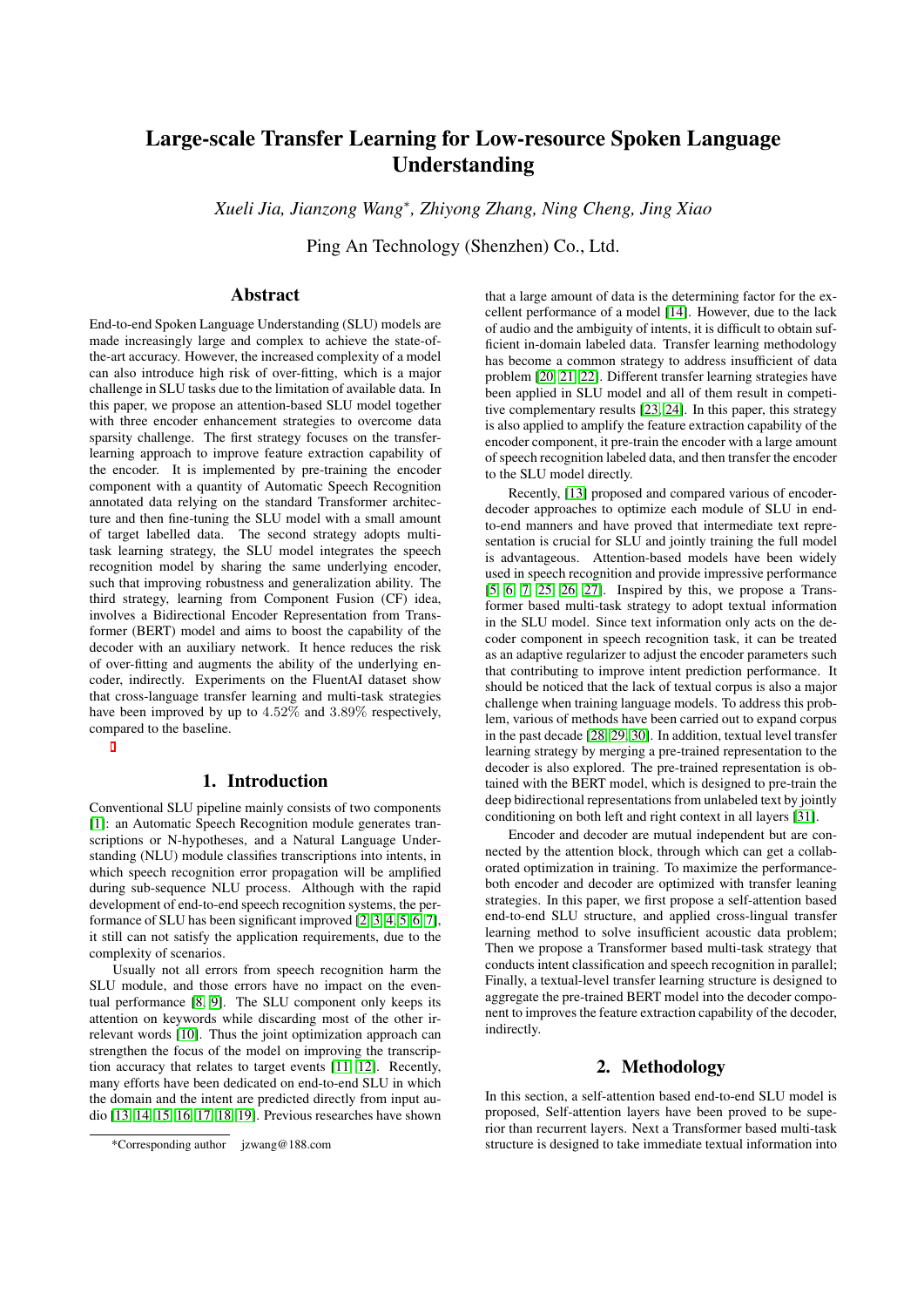account. Finally, the CF structure is implemented in the decoder as an enhancement of the auxiliary network for the multi-task structure.

#### <span id="page-1-2"></span>2.1. Self-attention based End-to-end SLU

Self-attention layers have been proved to be superior than recurrent layers in computational complexity when the sequence length is smaller than the representation dimensionality, and it can also yield more interpretable models than convolutional layers [\[32\]](#page-4-31). Inspired by these advantages, an attention-based encoder-decoder structure is designed to solve SLU problems. The architecture consists of several stacks of layers. Each layer of the encoder and decoder consists of a multi-head attention module and a position-wise fully connected feed-forward network. A max-pooling layer is involved to aggregate the output of the encoder along time axis, as illustrated in Figure [1.](#page-1-0) Softmax function is used to estimate the posterior probabilities of intents.

We denote the input acoustic frames as  $x = (x_1, ..., x_T)$ , where  $x_t \in R^d (1 \leq t \leq T)$  indicates log-mel filter-bank (FBank) features in this work,  $d$  is the dimension of Fbank,  $T$ indicates the number of frames in  $x$ . Ground-truth posterior distribution for utterance u is defined as  $q^u = (q_1^u, ..., q_l^u)$ , which is represented as one-hot format. Cross-entropy criterion is used to evaluate the model performance, then the cost function for each utterance  $\mathcal{L}_{slu}^u$  is defined as Equation [1.](#page-1-1)

<span id="page-1-1"></span>
$$
\mathcal{L}_{slu}^{u}(\theta) = -\sum_{i=1}^{I} q_i^{u} log p(y_i^{u}|x; \theta)
$$
 (1)

Where  $u$  is the index of speech utterance.  $\theta$  indicates model parameters. I represents intent size.  $y_i^u$  indicates the  $i^{th}$  predicted intent and  $p(y_i^u|x;\theta)$  demonstrates the posterior probability of  $y_i^u$  given x and  $\theta$ .

#### 2.2. Encoder Augmentation Strategies

#### *2.2.1. Cross-lingual Pre-training*

Human languages share some commonality in both acoustic and phonetic aspects. Features extracted from some languages can be shared with other languages at some levels of abstraction. [\[33\]](#page-4-32) adapted English phones on Hungarian data yield substantial gains in performance over those trained only with Hungarian data. Inspired by that, we concentrate on the study of crosslingual transfer learning over the attention-based SLU model. It is achieved by pre-training the encoder with a language-specific speech signal that different from the target language. Then the encoder-decoder model is fine-tuned with a small amount of target annotation data.

The key approach is first training a transformer-based speech recognition model with a quantity of rich resource speech and transcribed text corpus in word level, and then migrate the well-trained encoder component to the intent model. This can be achieved since the encoder in SLU maps the source acoustic feature to high-dimensional representation depending on large amounts of data for better representation capability, which is the same as speech recognition applications. Acoustic transfer learning make it possible to transfer representation capability of an encoder trained with rich-resource data to an intent classification task with insufficient data. In this work, we adopt the encoder from speech recognition to intent recognition directly and explore its effectiveness.

<span id="page-1-0"></span>

Figure 1: *Structures for base model and augmentation strategies: (1) attention-based SLU model(left); (2) left encoder together with the right decoder form the basic transformer structure (3) the intent classification model together with the transformer produce the multi-task structure.*

#### *2.2.2. Multi-task Training*

The multi-task structure consists of three components: an encoder module for acoustic representation, a decoder for speech recognition task, and another decoder for intent prediction task. The intent prediction decoder is designed to be placed after the acoustic encoder model, which is a compromised strategy compared with the conventional end-to-end SLU model, since the inaccurate prediction of text from speech recognition module. The multi-task structure is illustrated as Figure [1.](#page-1-0)

In this work, intent prediction task aims at mapping the acoustic feature sequence into semantic space and treats it as semantic classification task. During this procedure, a latent operation is translating sequence of acoustic features to text, just like the task of speech recognition. So speech recognition and intent prediction have the same procedure in translating acoustic feature to high level semantic representation. Thus the multi-task architecture is designed to share the same acoustic representation for speech recognition and SLU, then optimized jointly. Since our ultimate goal is to predict intents immediately from input acoustic features. Therefore, speech recognition component can be thought as a regularizer for SLU task, and offers inductive bias to it.

The same attention based model in Section 2.1 is used to do intent prediction. In order to achieve intent prediction and speech recognition in parallel, an additional stacked selfattention layers and a linear layer followed by a softmax classification layer are coupled with the encoder to output the posterior probability for speech recognition. As illustrated in Figure [1,](#page-1-0) this model consists of two sub-models: an attention based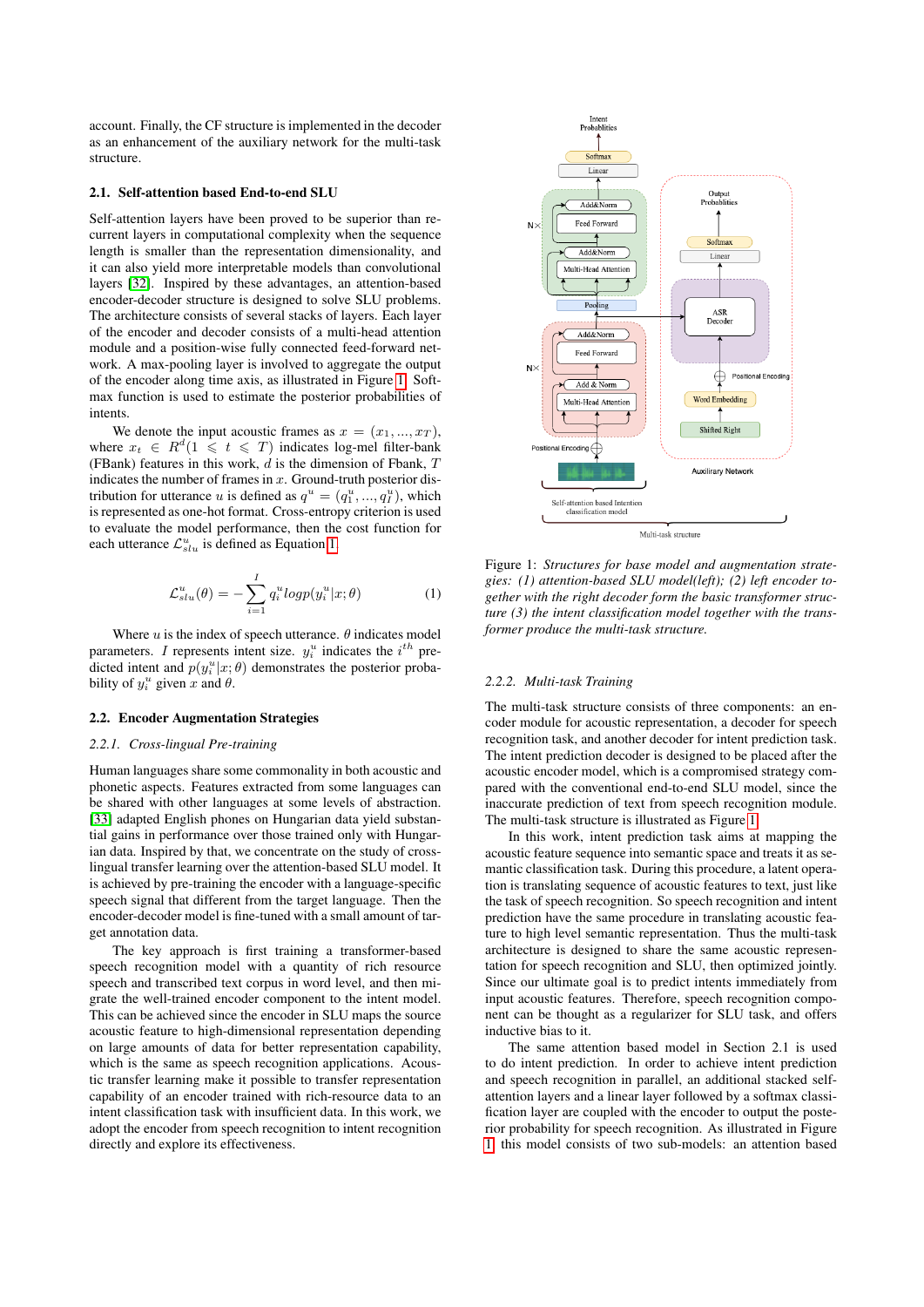<span id="page-2-0"></span>

Figure 2: *Structure of Speech Recognition Decoder in the auxiliary network. It consists of two sections: (a) indicates the decoder structure, it is used in both encoder pre-training and multi-task strategies; (b) is used for BERT Fusion strategy, which is to boost the decoder linguistic extraction capacity.*

intent prediction sub-model with only acoustic feature as input, and an speech recognition model accepts both the acoustic presentation from the encoder and text input from the decoder. The encoder part in the bottom left area together with the decoder component, which is detailed in Figure [2\(](#page-2-0)a), gives the typical transformer architecture. In training procedure, the loss function for speech recognition is described with cross-entropy criteria, and one-hot format is used to represent the output labels. Then the loss function for each utterance in speech recognition task can be described in Equation [2.](#page-2-1)

<span id="page-2-1"></span>
$$
\mathcal{L}_{asr}^{u}(\theta) = \sum_{t=1}^{T} \mathcal{L}_{asr}^{t}(\theta)
$$
\n(2)

$$
\mathcal{L}_{asr}^{t}(\theta) = -\sum_{v=1}^{V} q_v^t log p(y_v^t | x; y_v^{&t}; \theta)
$$
 (3)

Where  $x = (x_1, ..., x_T)$  denotes input acoustic features.  $\theta$  indicates model parameters. T is text length of each utterance. *V* is vocabulary size of speech recognition.  $y_v^t$  indicates the predicted token at time t, while  $y_v^{\leq t}$  denotes the partial text sequence before  $t$ . Ground truth label probability distribution relates to speech recognition task  $q_v^t = (q_v^1, ..., q_v^T)$  is represented as one hot format. The loss function of the composite system is demonstrated as the combination of the SLU loss and speech recognition loss with an interpolation weight  $\lambda \in [0, 1]$ , as shown in Equation [4.](#page-2-2)

<span id="page-2-2"></span>
$$
\mathcal{L}^u(\theta) = \mathcal{L}^u_{slu}(\theta) + \lambda \mathcal{L}^u_{asr}(\theta)
$$
 (4)

It is apparent that both SLU and speech recognition tasks have abilities of updating encoder parameters. Theoretically, we should emphasize the importance of the SLU model and intent training data since our ultimate goal is intent prediction. This is achieved by adjusting the parameter  $\lambda$  to scale the effect of speech recognition. Involving speech recognition model leading to several advantages. Firstly, the quantity of annotation data in SLU task is insufficient, the encoder can produces more representative acoustic features with speech recognition training data. Then, more robust features can be extracted when it is used to compile two tasks instead of one, thus it can efficiently avoid over-fitting problem as well.

#### *2.2.3. BERT Fusion*

It should be noticed that lack of in-domain text corpus is also a major challenge when training language models. To address this problem, text level transfer learning strategy is explored recently. [\[34\]](#page-4-33) proposed component fusion method to incorporate externally trained neural network language model into an attention-based speech recognition system, and resulted in significant achievements. Inspired by that, we merge a pre-trained representation to the decoder to improve the performance as well.

BERT is conceptually simple and empirically powerful model and has been proved outperform many other architectures in many NLP tasks, and it is the first fine-tuning based representation model that achieves state-of-the-art performance on a large suit of sentence level and token level tasks [\[31\]](#page-4-30). In this paper, we apply the BERT model to the multi-task structure to extract more powerful linguistic representation, then improves the performance of intent prediction, as shown in Figure [2.](#page-2-0) BERT fusion only has effect on the speech recognition task, it has ability of outputting more precise text prediction. So it can be thought as an indirect way of enhancing encoder performance. The training procedure is similar with the multi-task training method, but gives text input to both the decoder and the BERT model.

# 3. Experimental setups

#### 3.1. Dataset

In the experiment, two datasets are used to train and test different structures, FluentAI dataset described in [\[35\]](#page-4-34) is used to train and evaluate the baseline model and SLU model with different strategies. As shown in Table [1,](#page-2-3) this dataset is sampled in  $16kHz$  single-channel wav format. Each audio includes a single command and is labeled with three slots: action, object, and location. There are 248 different phrases with a total of 19 hours. The second dataset, shown in Table [2,](#page-3-0) is a open source mandarin speech corpus AISHELL-ASR0009-OS1 which is used to pre-train the encoder component. This dataset consists of 178 hours long speech and recorded by 400 people from different accent areas in China.

<span id="page-2-3"></span>Table 1: *FluentAI Speech Command dataset*

| Split       | <b>Speakers</b> | Utterances | Hours |
|-------------|-----------------|------------|-------|
| Train       | 77              | 23, 132    | 14.7  |
| Valid       | 10              | 3, 118     | 1.9   |
| <b>Test</b> | 10              | 3,793      | 2.4   |
| Total       | 97              | 30,043     | 19.0  |

#### 3.2. Results and Analysis

All experiments are conducted using 80-dim FBank feature with a frame length of 25ms and a frame shift of 10ms. Mean and Variance normalization is applied in utterance level, then features are down-sampled by a factor of 3, and 4 consecutive vectors stacked at the end.

The SLU model described in Section [2.1](#page-1-2) is treated as the baseline. Results in Table [3](#page-3-1) shows that the performance of SLU model have a strong correlation with the amount of parameters,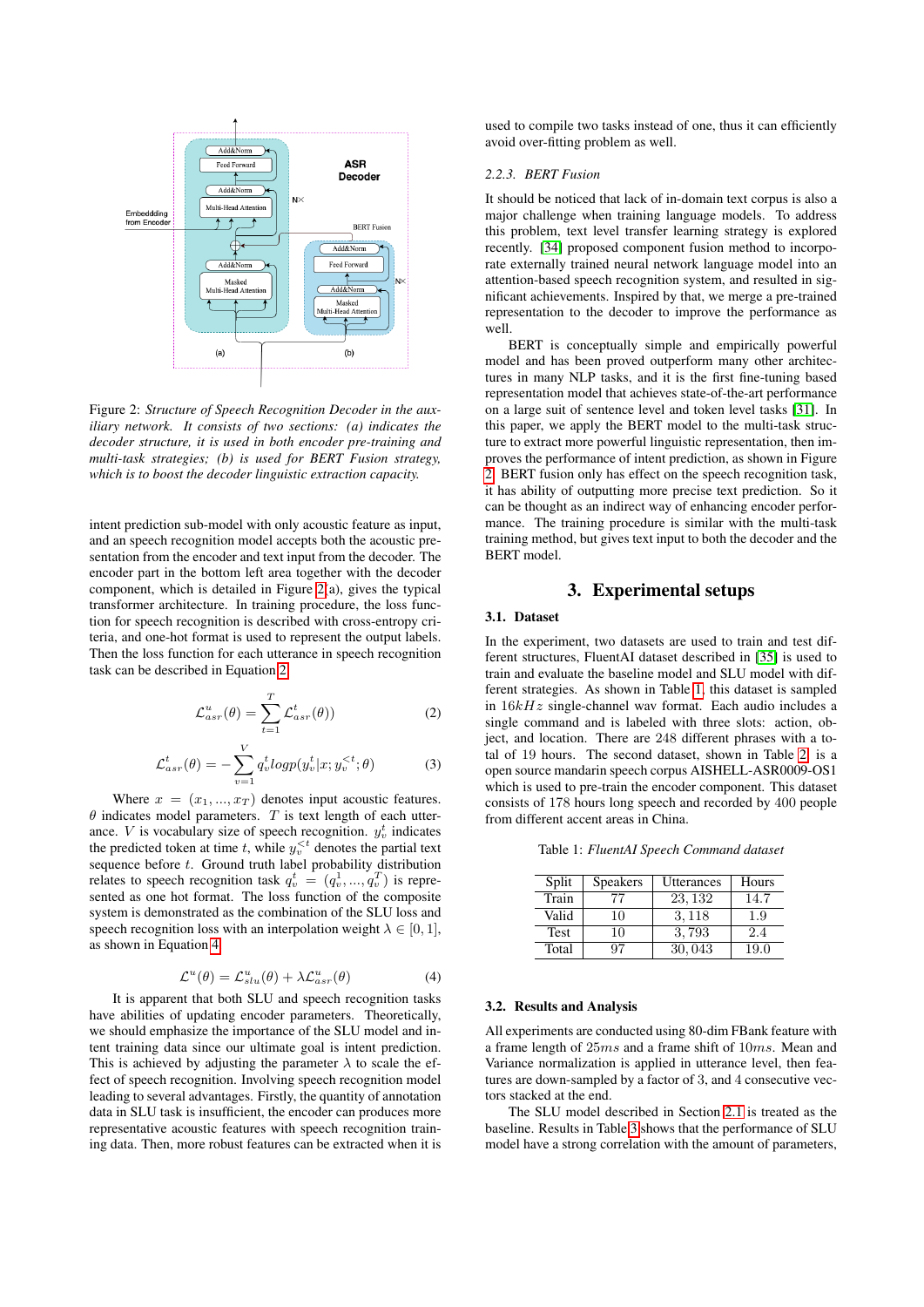<span id="page-3-0"></span>Table 2: *AISHELL-ASR0009-OS1 dataset*

| Split       | Hours | Male | Female |
|-------------|-------|------|--------|
| Train       | 150   | 161  | 179    |
| Valid       | 10    | 12   | 28     |
| <b>Test</b> | 5     | 13   |        |
| Total       | 165   | 186  | 214    |

<span id="page-3-1"></span>Table 3: *Results of various configures of SLU model*

| $N_{enc/dec}$ | $N_{head}$ | $N_{k/v}$ | $d_{m/i}$ | Acc   |
|---------------|------------|-----------|-----------|-------|
| 2/0           |            | 32        | 256/512   | 88.67 |
| 3/0           | 8          | 64        | 256/512   | 86.68 |
| 3/0           | 8          | 64        | 512/1024  | 90.38 |
| 3/6           | 8          | 64        | 512/1024  | 91.91 |

this is attributing to the small amount of training dataset and complexity of the model. The best performance 91.91% can be achieved when the encoder is set to 3 layer and the decoder to 6 layer. In subsequent experiments, these parameters are adopted to compare different enhancement strategies.

Cross-lingual transfer learning is implemented by training a transformer based speech recognition model with 150 hours of AISHELL data first, then transferring the well-trained encoder to the SLU model directly. Two experiments, fixing parameters and fine-tuning parameters of the encoder, have been conducted to check their performance. Results in Table [4](#page-3-2) indicate that both strategies have abilities of improving the performance of SLU model. It means that when training the encoder with an irrelevant language can be migrated to other language in acoustic space. Table [4](#page-3-2) also shows that a better improvement 3.21% is obtained when the encoder parameters are fixed. This implies the simplicity of the FluentAI dataset, training tends to become over-fitting when more parameters are involved. If the encoder is trained with more data, it will have more robust generation capabilities.

The multi-task experiment is implemented with FluentAI dataset as well. Table [4](#page-3-2) gives result with different speech recognition scales. It indicates that the best performance 95.28% is given when the scale is set 1.0. It proves that the speech recognition model can bring benefits to SLU when giving a appropriate scale. Actually, it is tough to balance the parameter  $\lambda$ , the main point is that we want the auxiliary task to promote the shared part into two tasks in a data-driven manner, or to become a regularizer for the SLU task. The scale 1.0 is applied in the following experiments.

BERT fusion strategy is conducted relying on the multi-task

| Methodologies    | Tune/Fix         | Scales | Accuracy |
|------------------|------------------|--------|----------|
| <b>Baseline</b>  |                  |        | 91.91    |
| EP               | Fix              |        | 94.86    |
| EP               | Fine-tune        |        | 93.25    |
| MТ               |                  | 0.1    | 92.41    |
| МT               |                  | 0.5    | 95.25    |
| МT               |                  | 1.0    | 95.28    |
| MT and BF        | Fix              | 1.0    | 95.49    |
| <b>EP</b> and MT | <b>Fine-tune</b> | 1.0    | 96.07    |
| EP, MT and BF    | Fine-tune, Fix   | 1.0    | 94.91    |

<span id="page-3-2"></span>Table 4: *Intent prediction accuracy for different strategies*

*EP: Encoder Pre-training. FT: Fine-tune. MT: Multi-task. BF: BERT Fusion*

<span id="page-3-3"></span>

Figure 3: *Validation Intent Losses for the Baseline, Multi-task with Encoder Pre-training, and Multi-task with Encoder Pretraining and BERT Fusion.*

structure. The BERT model consists of 12 layers where each layer consists of 768 hidden units, 12-heads, and about 110M parameters. Parameters of BERT model are fixed in all the subsequent experiments. Table [4](#page-3-2) indicates this strategy gives 3.58% and 0.21% improvements comparing with the baseline and the multi-task method. This indicates that BERT model has capability of improving the performance of SLU model.

In addition, different combinations of these strategies are explored. Table [4](#page-3-2) demonstrates that the combination of crosslingual pre-training and multi-task strategies obtains an accuracy of 96.07%, and the combination of all these three strategies gives 94.91%. Both methods produce better performance than the baseline. Figure [3](#page-3-3) depicts the validation intent loss along with epoch, both compound strategies obtain lower losses and converge faster. Theoretically, the combinations of three strategies should give the best performance. However, experiments show that the cross-lingual encoder pre-training with multi-task strategy gives the most positive promote on the accuracy. The reason attributes to the data sparsity, models are difficult to be well trained with limited data. And the sparsity of labeled data usually accompanies with over-fitting problem, which aggravates the tuning and optimization during training procedure.

### 4. Conclusion

In this paper, we propose an attention-based end-to-end SLU model and evaluated different augmentation strategies based on this model. We show that cross-lingual encoder pre-training, multi-task strategy, and BERT-fusion have abilities of improving the intent classification performance. These enhancement strategies can also extend to other areas such that improve their performance. Due to the limitation of data, the model is prone to over-fitting and sensitive to model parameters. More investigation on how to efficiently solve data sparsity in model training will be conducted in future.

### 5. Acknowledgement

This paper is supported by National Key Research and Development Program of China under grant No. 2018YFB1003500, No. 2018YFB0204400 and No. 2017YFB1401202. Corresponding author is Jianzong Wang from Ping An Technology (Shenzhen) Co., Ltd.